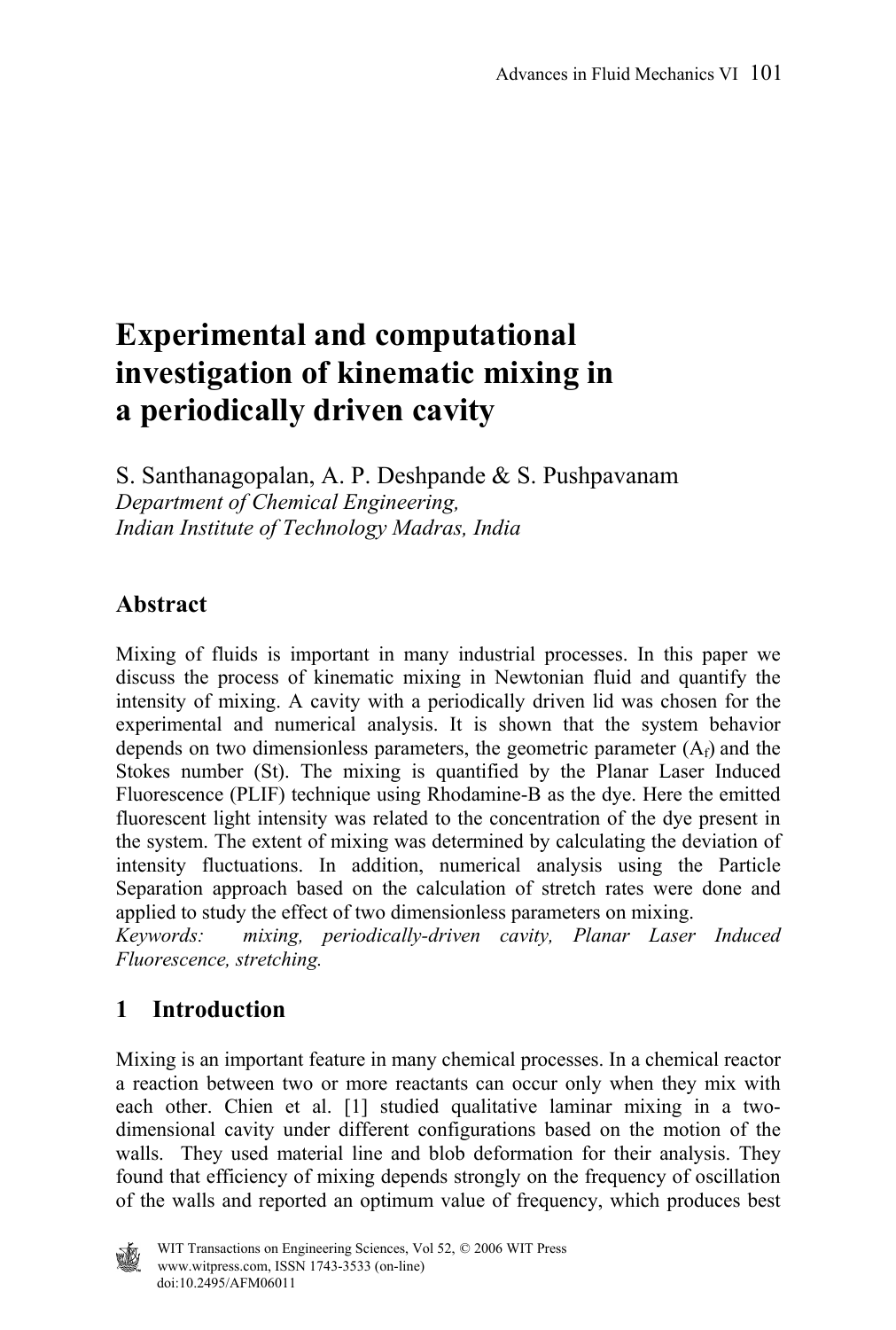mixing in a given time. They also found that the alternate periodic motion of the two walls yields chaotic mixing and demonstrated the existence of Horseshoe functions as an indication of chaotic behavior.

 Leang and Ottino [2] carried out flow visualisation experiments on mixing at low Reynolds numbers. The periodic flow was induced in the cavity by means of continuous motion of the wall. They identified periodic points and reported the symmetric occurrence of these points at regular intervals.

 Anderson et al. [3] found a method to locate periodic structures in three dimensional time-periodic flows and applied this to mixing in cavity flows. They numerically obtained velocity and stretching fields to identify the periodic points. They tested this method for different mixing protocols.

 Chaotic mixing in a bounded three-dimensional flow at moderate Reynolds numbers was investigated by Fountain et al. [4]. The flow structures were captured using a fluorescence dye. They also compared the experimental investigations with numerical simulations and predicted the number of periodic islands.

 Roberts and Mackley [5] characterised the kinematic mixing rates quantitatively by computing stretching rates using numerical techniques. The mixing rates were evaluated for two cases i) constant volumetric flow and ii) oscillatory flow in a baffled channel. The mixing rates obtained were based on using a particle separation approach as well as a line element approach. They determined the stretch rate dependency on Reynolds number as well as how the stretch rate varied over the entire flow field.

 Classically mixing has been characterised using stretch rates. The repeated stretching and folding is an indication of the amount of mixing. The Lyapunov exponent of a dynamical system is analogous to the stretch rate in a fluid mechanical system. The key to effective mixing lies in producing repetitive stretching and folding.

 The mixing that we discuss in this work arises primarily due to convective flow. We neglect, mixing due to diffusion or dispersion. Here we investigate the mixing of Newtonian fluid in periodically driven cavity arrangement. We experimentally quantified mixing by calculating the deviation in the intensity fluctuations. The mixing is also quantified from numerical simulations based on calculation of stretch rates.

# **2 Quantification of mixing from PLIF measurements**

### **2.1 Experimental details**

Fig. 1 shows a front view of the cavity (A) and the working model. The top plate (B) was designed to move to and fro along the x-direction. This was rendered possible with a guide plate (C) arrangement. The periodic motion of the top plate was achieved with a drive wheel (D) and connecting rod (E) assembly. Ball bearings (F1, F2) were used for attaching each end of the connecting rod as well as to support the drive wheel. A permanent magnet DC motor (G) was used to turn the drive wheel. The speed of the motor was controlled by a thyristor drive (H). The plate frequency was varied using the thyristor drive. The amplitude

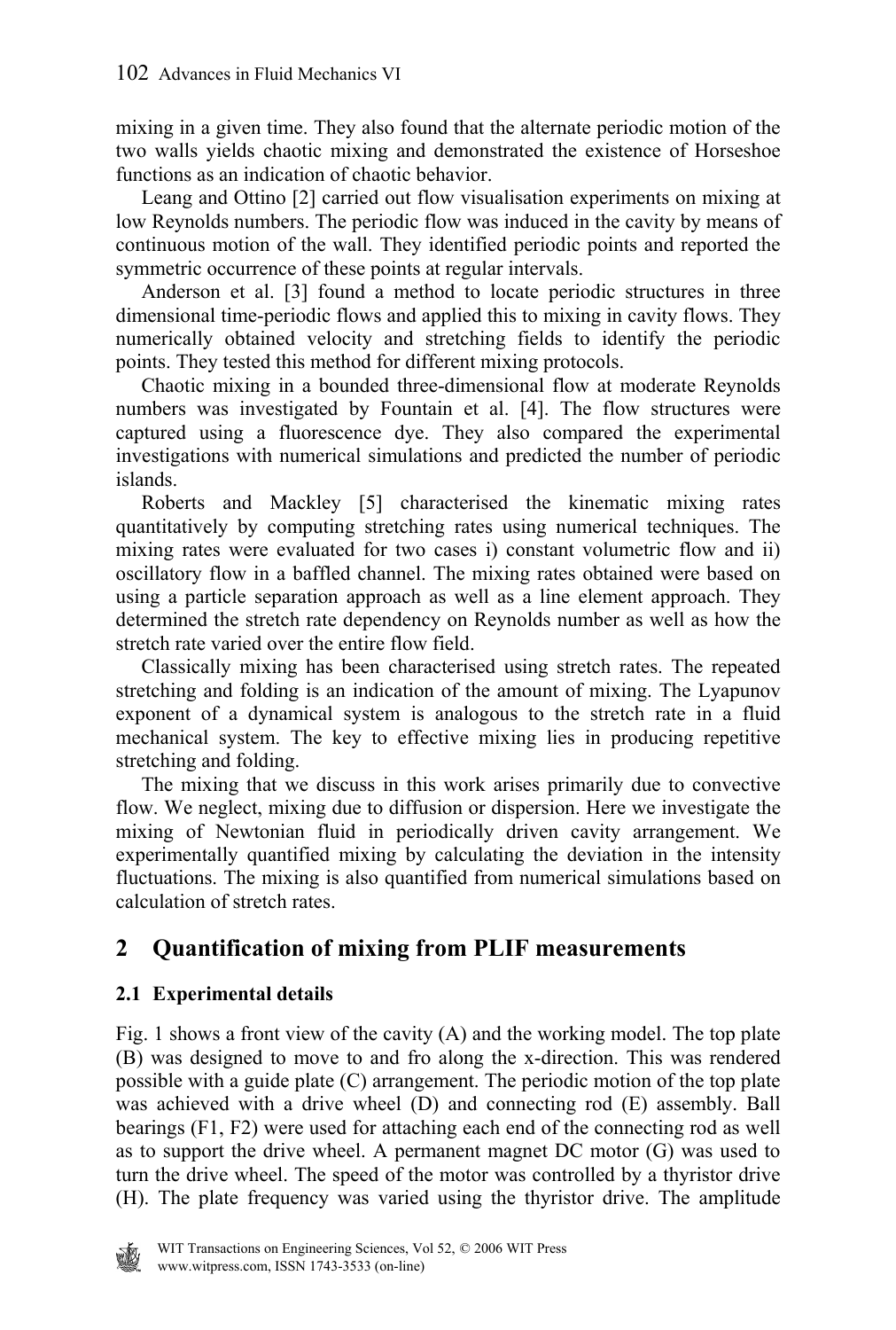(maximum displacement) of the top plate motion was set by the radius at which the connecting rod was attached to the drive wheel. For this several holes at different radial positions were provided in the drive wheel (D).



Figure 1: Schematic diagram of the experimental setup.

The dimensionless Reynolds number is defined as  $\text{Re} = (U_{\text{max}} \rho H)/\mu$  and the Stokes number is defined as  $St = \omega \rho H^2/\mu$ . Here the maximum velocity of the plate ( $U_{\text{max}}$ = Aω) is the velocity scale,  $\rho$  is the fluid density and  $\mu$  is the viscosity of the fluid. The Strouhal number (Str) is defined as  $H\omega/U_{\text{max}}$ . Since in our system  $U_{\text{max}} = A\omega$ , Strouhal number get reduced to the amplitude factor  $A_f$  (= H/A). The penetration depth i.e. the distance up to which the momentum penetrates in the cavity in relation to the depth of the cavity is an important parameter. So depth of the cavity (H) is chosen as the length scale for our problem. The choice of Stokes number and the Amplitude factor has the advantage that we can independently study the effects of the amplitude of the plate motion by varying  $A_f$  keeping St constant and the frequency of the plate motion by varying St keeping  $A_f$  constant.

#### **2.2 Experimental technique**

The mixing process was studied by Planar Laser Induced Fluorescence (PLIF), using Rhodamine-B as the fluorescent tracer. The tracer solution of 0.5ml was injected into the cavity after the periodic state is achieved. The central plane of the mixing zone (0.096 m  $\times$  0.08 m) was illuminated using 1mm thick Nd: YAG laser sheet, of 120 mJ pulse energy and 532 nm wavelength. The light emitted from the fluorescent molecules was recorded using FlowMaster-3S charge coupled device (CCD) camera (1280 x 1024 pixels, 8 Hz) from La Vision. The acquisition rate was 4 Hz. Two dimensional single frame PLIF images were taken at different time intervals. In order to eliminate the overlapping effect of illumination and emission, a high-pass optical filter (with a cut off wavelength of 550 nm) was placed in front of the camera to obtain the fluorescence signal rejecting the laser light.

#### **2.3 Calibration measurements**

The calibrations were done by performing measurements on homogeneous solutions of known concentrations. The amount of emitted light captured on the

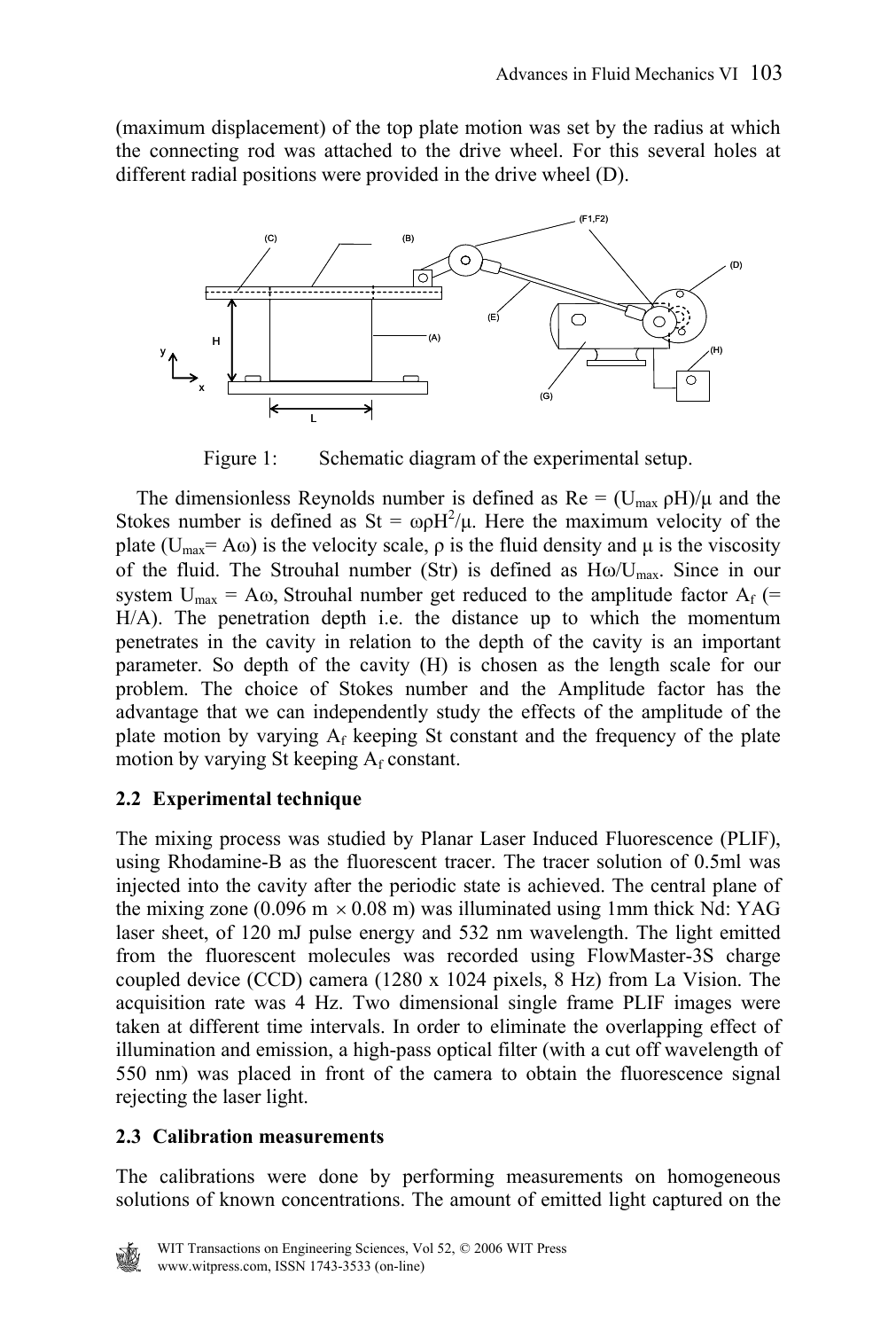CCD camera is a function of the concentration of Rhodamine-B. For each concentration 50 images were taken and the average value of intensity was found. Figure 2 shows the linear relationship between the averaged fluorescent intensity and the Rhodamine-B concentration. For the extreme values of concentration C<sub>min</sub> and C<sub>max</sub> the intensity represented as  $\overline{I}_{min}(i, j)$  and  $\overline{I}_{max}(i, j)$  was calculated. The normalized fluorescence intensity fields were calculated based on,

$$
G_i(i, j) = \frac{I_i(i, j) - I_{\min}(i, j)}{I_{\max}(i, j) - I_{\min}(i, j)}
$$

The dye was injected into the cavity after the initial transients had decayed. The PLIF images were taken at different time intervals for total mixing time of 720 s.



Figure 2: Fluorescence intensity as a function of dye concentration.

 The extent of mixing is quantified by calculating the deviation of intensity given by,

$$
D_{i} = \sqrt{\frac{1}{N} \sum_{i=1, j=1}^{N} (G_{i}(i, j) - G_{avg})^{2}}
$$

where  $G_i$  and  $G_{avg}$  denote the normalised intensity at pixel  $(i,j)$  and the maximum intensity, respectively.

### **2.4 Effect of dimensionless parameters on mixing**

During a typical mixing run, the dye was injected after the system had an attained periodic state. Instantaneous images were taken at different time intervals and the deviation in the fluorescence intensity as a function of time for different Stokes number is plotted in Fig. 3. The larger values of the standard

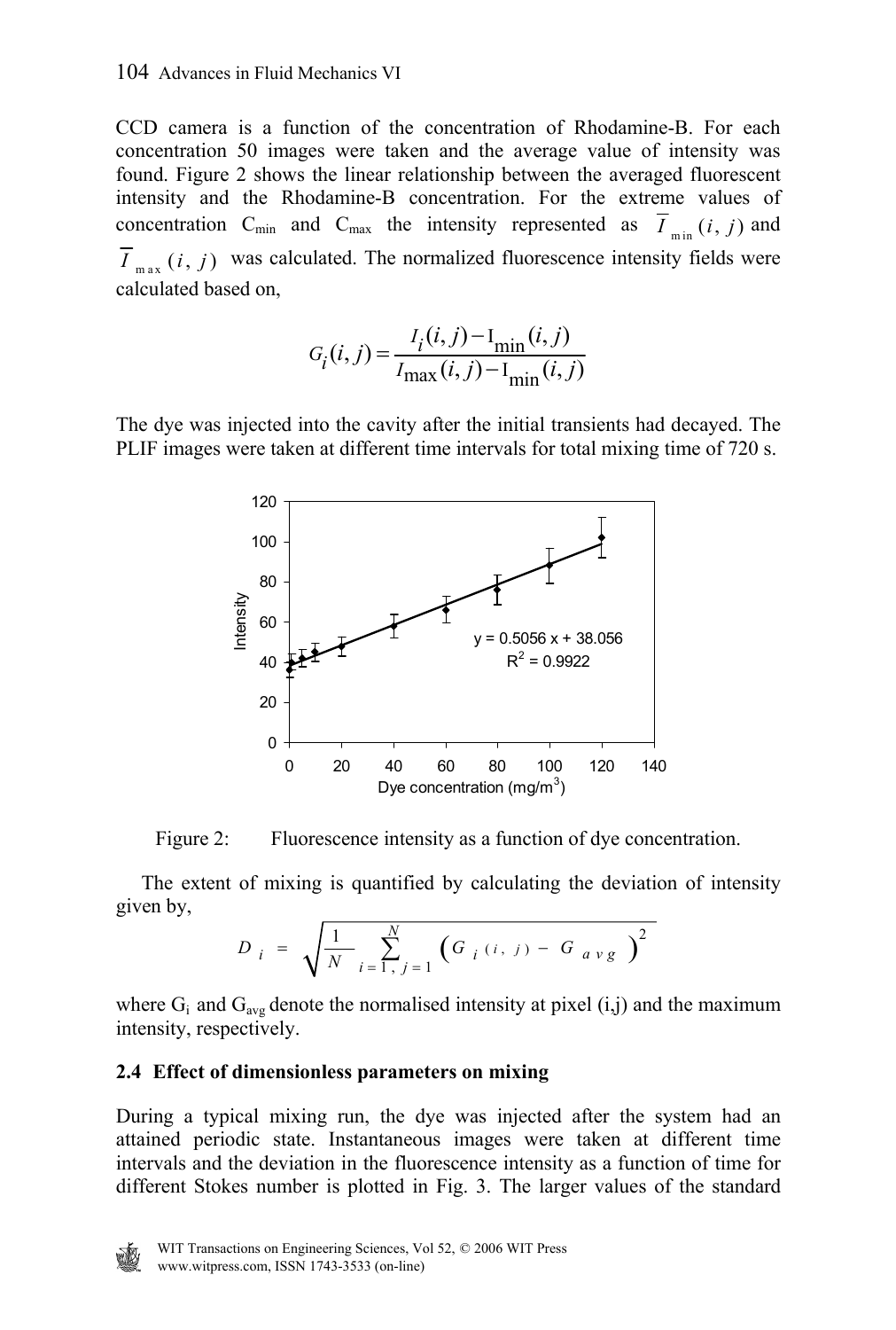deviation in the beginning of the experiments show low degree of mixing. As the time progresses the concentration of the dye decays and as a result we see decrease in the standard deviation  $(D_i)$  showing high degree of mixing. Similar trend was observed for different Amplitude factor and plotted in Fig. 4.



Figure 3: Standard deviation of dye intensity as a function of time for different St.



Figure 4: Standard deviation of dye intensity as a function of time for different  $A_f$  ( $\mu$  = 0.00473 Pa.s).

The deviation of the intensities (D<sub>i</sub>) after 720 s for different experimental conditions is plotted in Fig 5 and 6. The dependency of Stokes number on  $D_i$  i.e. measure of mixing, is shown in Fig. 5. The concentration of the dye decays much more rapidly at high St than at low  $S_t$ . As a result we see the increase in degree of mixing with increase in St. The dependency of  $A_f$  on  $D_i$  is shown in Fig. 6. Here we see that the degree of mixing increases with decrease in  $A_f$ .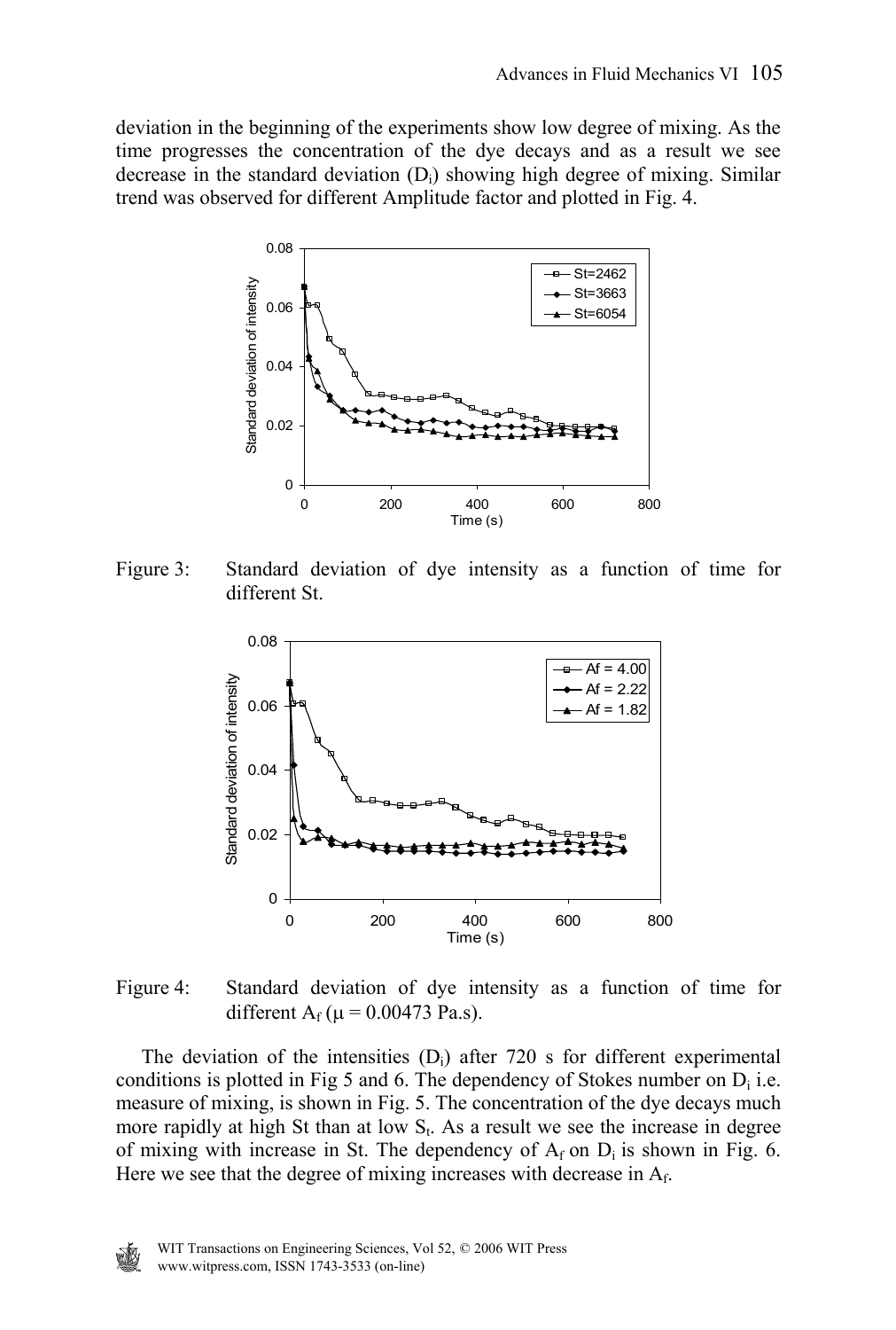

Figure 5: Standard deviation of dye intensity as a function of St.



Figure 6: Standard deviation of dye intensity as a function of Af.

### **3 Quantification of mixing from numerical computations**

#### **3.1 Governing equations**

The flow is governed by Continuity equation (1) and Navier-Strokes equation (2). The system of equations is made dimensionless so that we can study the effect of various parameters.

$$
\nabla \cdot \mathbf{u} = 0 \tag{1}
$$

$$
\frac{\partial \mathbf{u}}{\partial t} + \frac{1}{Str} \left( \mathbf{u} \cdot \nabla \mathbf{u} \right) = \frac{-1}{Str} \left( \nabla \mathbf{p} \right) + \frac{1}{St} \nabla^2 \mathbf{u}
$$
 (2)

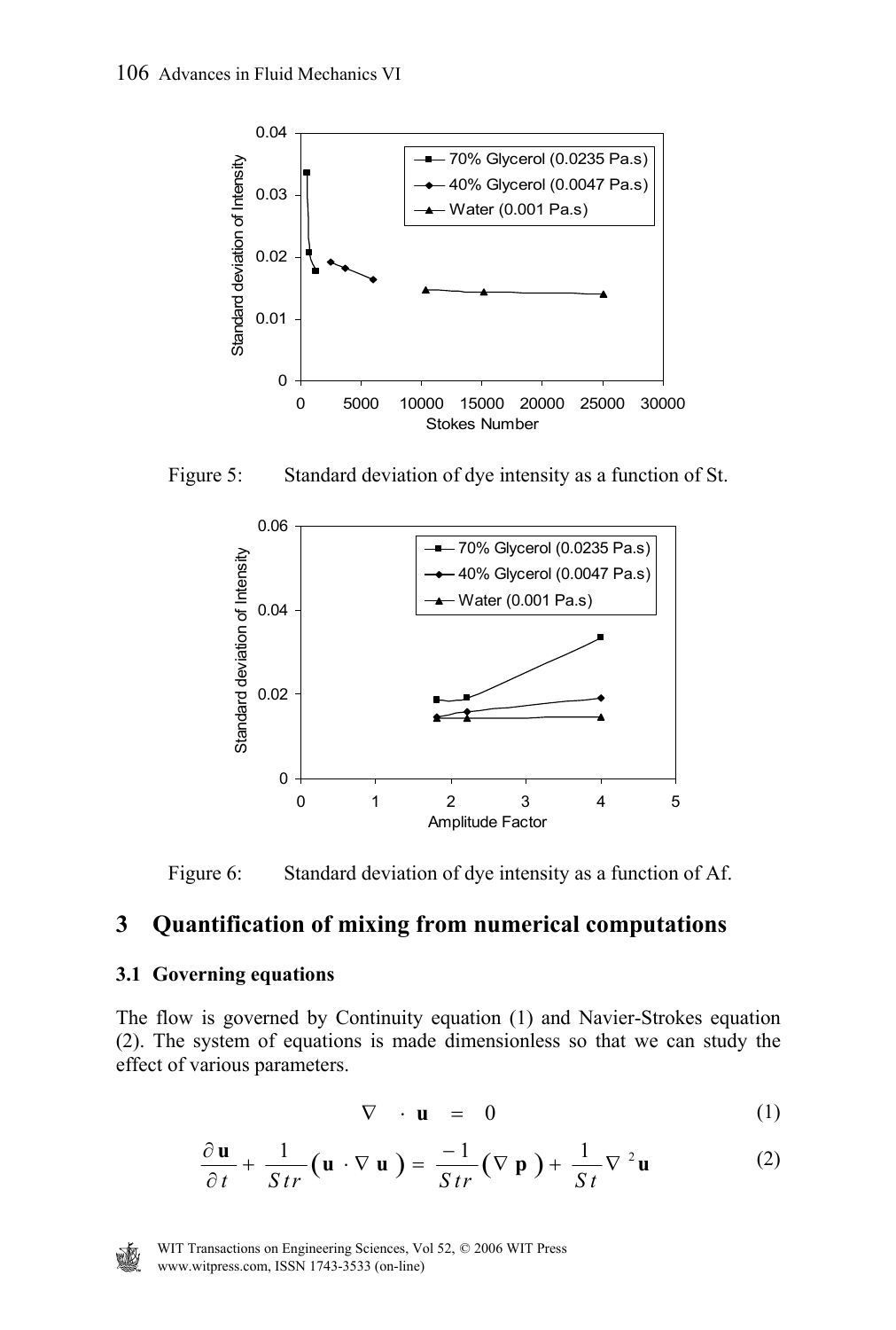where  $\mathbf{u} = (u, v)$  is the non-dimensional velocity and **p** the non-dimensional pressure. In the above system of equations the reference scales of the length, time, velocity and pressure were H,  $\omega^{-1}$ , U<sub>max</sub>,  $\rho U_{\text{max}}^2$ .

### **3.2 Computational technique**

The fluid motion was tracked by carrying out CFD simulations using Fluent 6.2. The 2-D geometry was made using Gambit 2.1. The grid independency was ensured by meshing the geometry with different spacing between the cells. The quad map type grid with 50000 cells was chosen for detailed studies. A periodic boundary condition on the top plate was imposed using an externally defined macro and the other faces of the cavity were considered as solid stationary walls. The convective terms were discretized using a second order upwind scheme. The coupled implicit time formulation was used with second order accuracy. The particle tracking was done using discrete phase model. Neutrally buoyant tracer particles were injected in the flow domain at different spatial locations, after the system had attained periodic state. The trajectory of a discrete phase particle was obtained as a function of time.

 In the present study the particle properties were chosen to be the same as the fluid properties. Therefore the additional forces acting on the particle is zero and the flow is only due to the motion of the plate. The particle was tracked with the fluid flow and time step used was 0.1s. The particles were injected in the flow only after the initial transients have decayed and the flow attains periodic steady state.

#### **3.3 Particle separation approach**

A Lagrangian approach is used to characterise the mixing process by calculating the stretch rates of the fluid elements. The stretch rate of a small line between two particles can be estimated form the separation rate of adjacent particles, provided the distance between the two particles is small. We now describe a numerical method which allows us to obtain the stretch rates over the entire flow field using an efficient method. The usual algorithm involves tracking the separation of two particles which are close by initially. Once they are separated we inject a second particle close to the new position of the first particle and continue the procedure.

 The particles were initially distributed uniformly in the flow domain as shown in fig. From the location of particles of the particles obtained from the particle tracking at different time instants, the distance between two specific particles is calculated at every time instant. The rate of change of distance between the two particles is assumed to be proportional to the instantaneous distance between them. Under these conditions the separation between two adjacent particles initially at a distance of  $l_0$  is given by,

$$
s = \frac{1}{t} \ln \left( \frac{l_t}{l_o} \right) \tag{3}
$$



WIT Transactions on Engineering Sciences, Vol 52, © 2006 WIT Press www.witpress.com, ISSN 1743-3533 (on-line)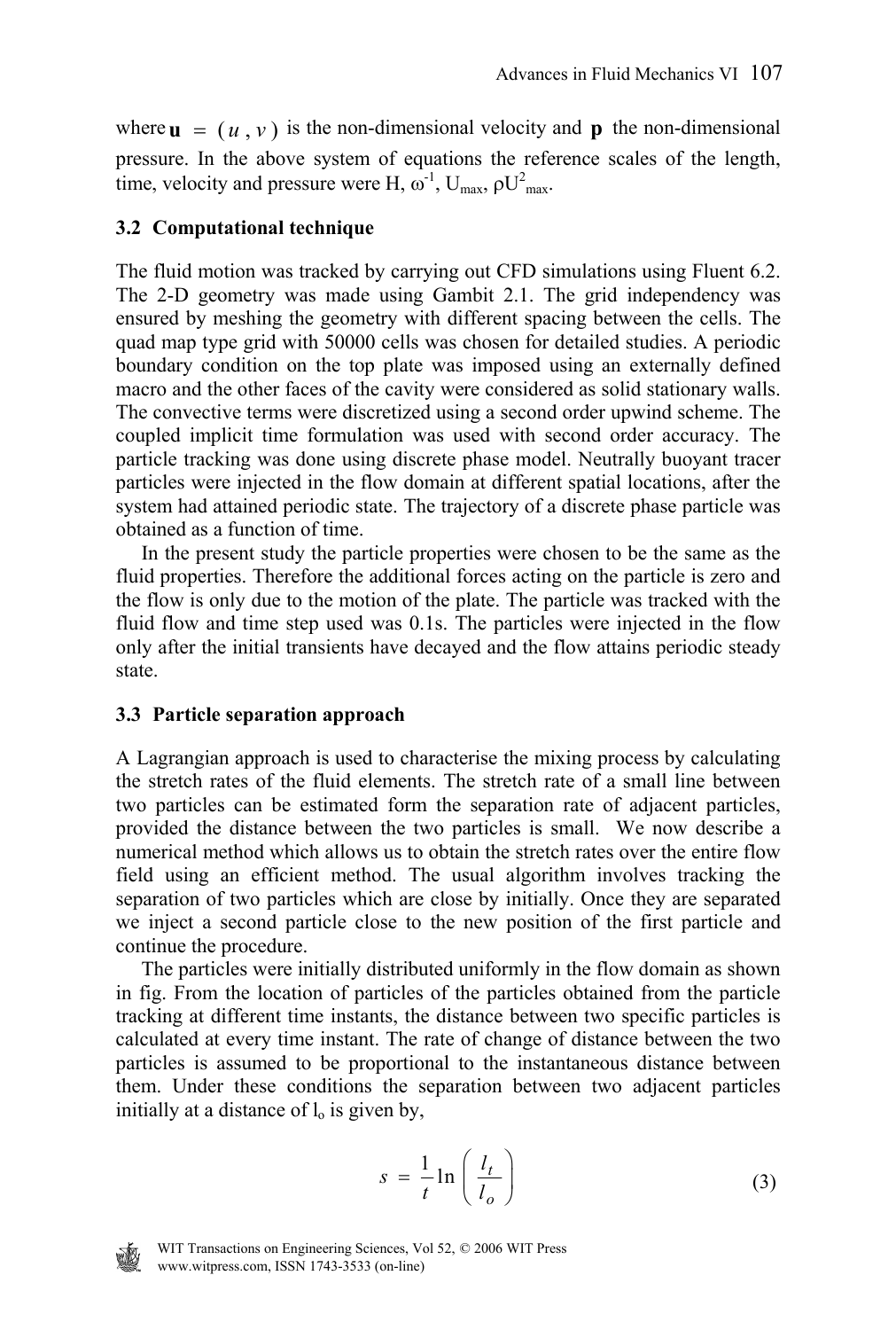where  $l_t$  is the distance separating them at a time instant t later, shown in Fig.7. This approach however yields the stretch rate at a particular point or region of the flow field. In order to average the stretch rate over the whole flow field the value of  $s_p$  for all adjacent pairs of particles is determined and their average is calculated.



Figure 7: (a) Schematic showing the initial position of the particle array (b) Stretching of a small line between adjacent particles.

 To determine the average stretching rate, 2500 particles were injected in the cavity once the initial transients had decayed and the flow attained a periodic state. These particles were initially in an array of uniform spacing i.e.,  $50 \times 50$ . The motion of individual particles was tracked over a period of time. Using the instantaneous positions of the particles the distance between two particular particles was found and from this the stretch rate was calculated.

 The key numerical parameter for the particle separation approach is the number of particles injected as this control the initial separation of the particles,  $l_0$ . Taking the value of  $S_{\text{avg}}$  after three periods of cycle for St = 2024, the effect of the number of particles was studied. The average stretch rate is independent of the number of particles, provided more than 2000 particles were used.

#### **3.3 Influence of dimensionless parameters on average stretch rate**

Fig. 8 shows the dependence of  $S_{avg}$  on time period for different St. The value at the end of every integral multiple of the time period is shown in the Fig. 8. The initial value is close to zero, reaches a maximum value and after this the average stretch rate begins to decrease. For further calculations of stretch rate are based on the values determined at the time period when the stretch rate is a maximum.

 The variation of average stretch rate with Stokes and Amplitude factor are shown in Fig. 9 and 10. We observed that the average stretch rate increases with increase in Stokes number. Here the other parameters, amplitude and viscosity were fixed. On the other hand the average stretch rate decreases with Amplitude factor, in which case the angular frequency and viscosity were fixed. In the range of parameters under study, the amplitude of the plate motion shows strong effect on average stretch rates than the frequency, which can be observed from Fig. 9 and 10.

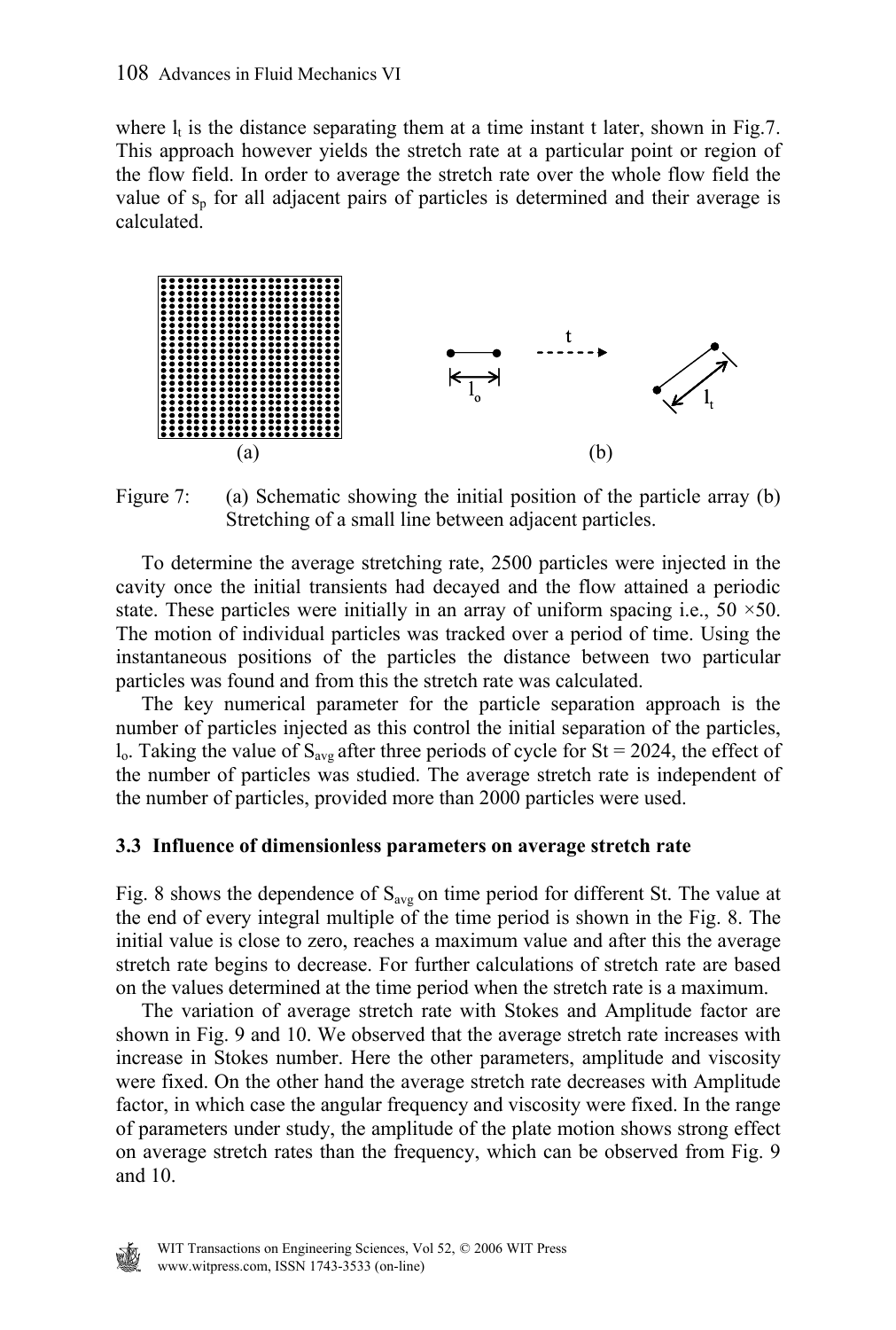

Figure 8: Average stretch rate as a function of time at different St.



Figure 9: Variation of Average stretch rate on St.

 Mixing is efficient when the flow is periodic. In order to compare the order of stretch rates obtained incase of periodic flow, it is compared with flow in a steady lid-driven cavity. To achieve this we define the plate velocity as,  $v_p = v_o + A \omega \sin(\omega t)$ . Here  $v_p$  is the plate velocity and  $v_o$  is the maximum plate velocity, which is independent of the frequency as well as the amplitude of plate motion. The equation reduces to  $v_p = v_o$ , when the amplitude of motion,

 $A = 0$  and therefore the flow becomes steady lid driven case.

The simulations were done by varying the amplitudes of motion from  $0 - 0.06$ m by keeping the other parameters constant. As we see from Fig. 11, the average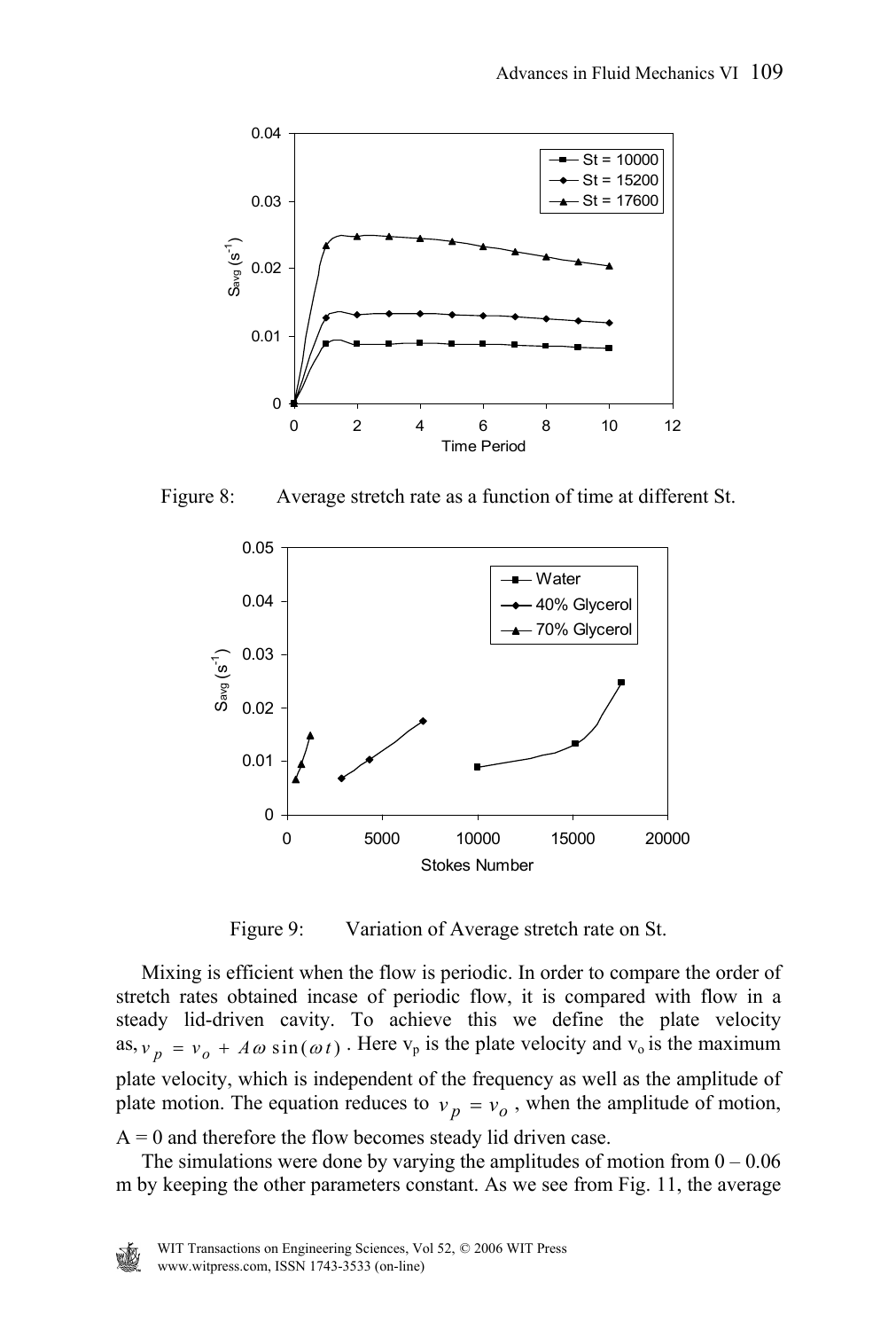stretch rates are higher, when the flow is periodic which goes through a maximum. In case of steady flow the stretch rate is smaller when compared to PDC and are constant, as the particles follows closed circular path and continue to move in same path.



Figure 10: Variation of Average stretch rate on Af.



Figure 11: Comparison of average stretch rates for PDC and SLDC.

# **4 Conclusions**

W

The mixing of Newtonian fluid in a periodically driven cavity has been studied experimentally using PLIF technique. Based on the deviation in intensities at every pixel, the extent of mixing at different experimental conditions was calculated and reported. The dependency of the deviation from mixing on the